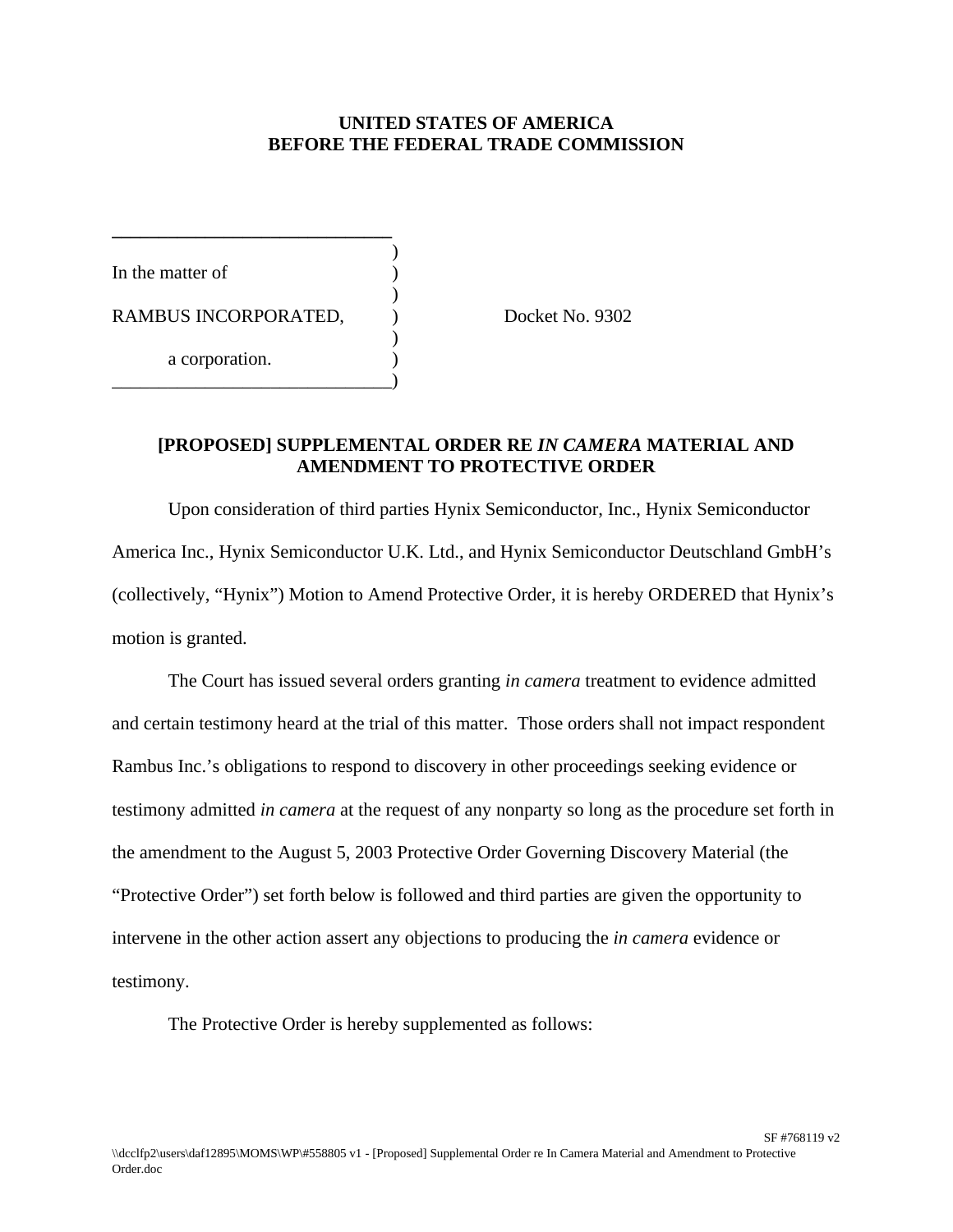16.5. All Third Party *in camera* hearing or trial testimony and all hearing or trial exhibits received *in camera* at the request of a Third Party that is not otherwise subject to this Order (collectively, "Third Party *In Camera* Material") shall be deemed Restricted Confidential Discovery Material. If either Party receives a discovery request in another proceeding that may require the disclosure of Third Party *In Camera* Material, the recipient of the discovery request shall promptly notify the Third Party of receipt of such request. Such notification shall be in writing and be received by the Third Party at least ten (10) business days before production, and shall include a copy of the Protective Order, a copy of the Supplemental Order Re *In Camera* Material and Amendment to Protective Order, and a cover letter that will apprise the Third Party of its rights hereunder. Nothing herein shall be construed as requiring the recipient of the discovery request or anyone else covered by this Order to challenge or appeal any such order requiring production of Third Party *In Camera* Material, or to subject itself to any penalties for non-compliance with any such order, or to seek any relief from the Administrative Law Judge or the Commission. The recipient shall not oppose Third Party efforts to challenge the discovery request calling for the production by the recipient of the Third Party *In Camera* Material. Nothing herein shall limit the applicability of Rule 4.11(e) of the Commission's Rules of Practice, 16 C.F.R. § 4.11(e), to discovery requests in another proceeding that are directed to the Commission.

 $2^{\frac{1}{2}}$  SF #768119 v2